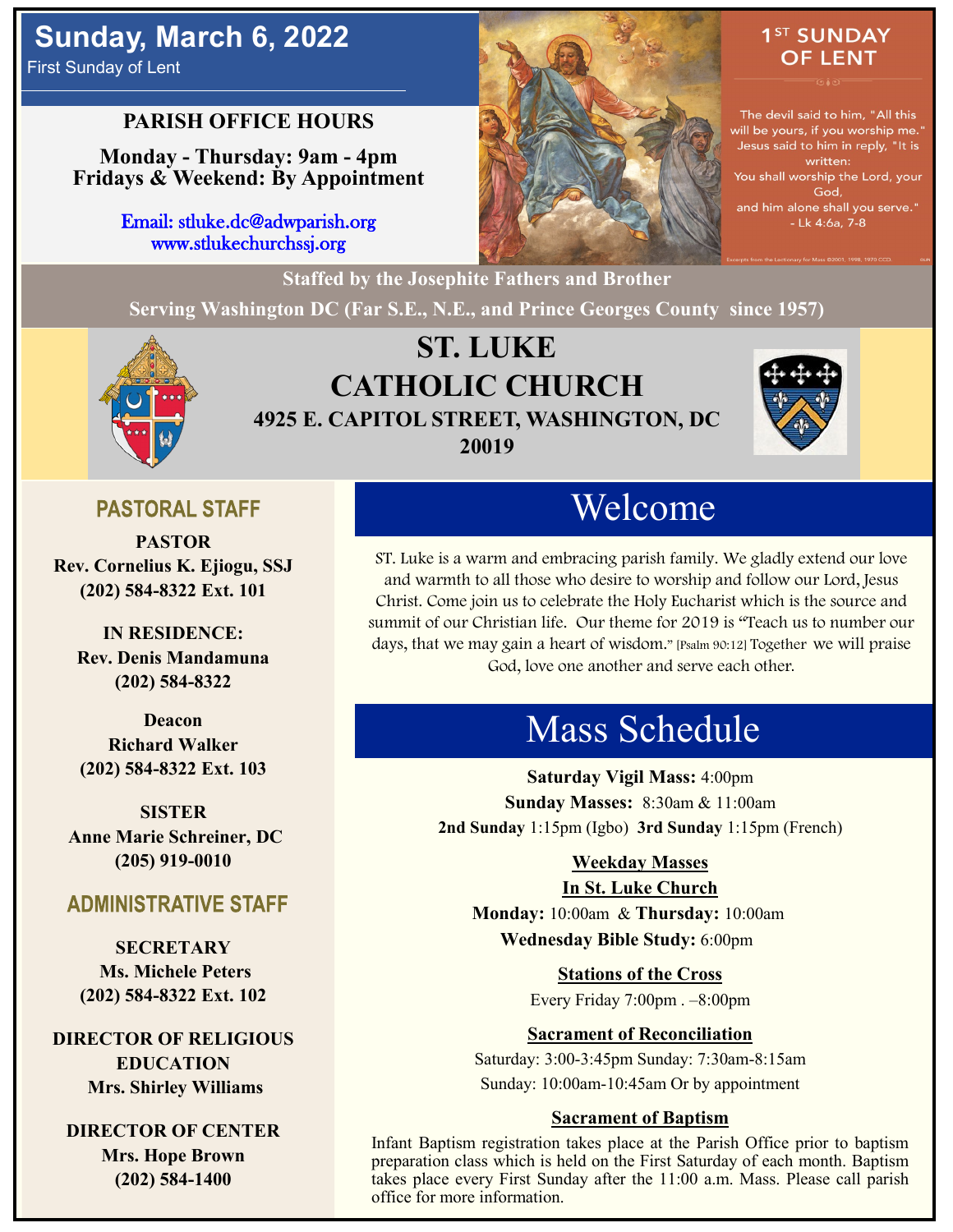First Sunday of Lent **Sunday**, March 6, 2022

# PASTOR'S CORNER

## What is Lent?

 Lent is a 40 day season of prayer, fasting, and almsgiving that begins on Ash Wednesday and ends at sundown on Holy Thursday. It's a period of preparation to celebrate the Lord's Resurrection at Easter. During Lent, we seek the Lord in prayer by reading Sacred Scripture; we serve by giving alms; and we practice self-control through fasting. We are called not only to abstain from luxuries during Lent, but to a true inner conversion of heart as we seek to follow Christ's will more faithfully. We recall the waters of baptism in which we were also baptized into Christ's death, died to sin and evil, and began new life in Christ.

 Many know of the tradition of abstaining from meat on Fridays during Lent, but we are also called to practice self-discipline and fast in other ways throughout the season. Contemplate the meaning and origins of the Lenten fasting tradition in this reflection. In addition, the giving of alms is one way to share God's gifts—not only through the distribution of money, but through the sharing of our time and talents.

 As St. John Chrysostom reminds us: "Not to enable the poor to share in our goods is to steal from them and deprive them of life. The goods we possess are not ours, but theirs." (Catechism of the Catholic Church, no. 2446). In Lent, the baptized are called to renew their baptismal commitment as others prepare to be baptized through the Rite of Christian Initiation of Adults, a period of learning and discernment for individuals who have declared their desire to become Catholics.

https://www.usccb.org/prayer-worship/liturgicalyear/lent

#### Reflection for First Sunday of lent

 One of the greatest temptations human beings face is leaving the truth of who they are, where they came from and who created them in pursuit of more personal satisfactions. When we consider all that desires our attention in a given day, there are many lures that attract us to illusions about ourselves. We can easily find ourselves distracted or tired, preoccupied with preserving our status in life, social relationships, current trends, and corporate demands, and intrigued by pursuing what we perceive to be the "path of least resistance." The daily concerns of life can quickly take our eyes off of our truth, making the empty promises of worldly accomplishments and ideologies seem so attractive. What is at risk in giving into this temptation?

 We cease giving thanks to and worshipping our Creator as we pursue our own selfsufficiency, power, and prestige. We replace the true God with a "pet" one. While many do not totally dismiss the idea of God and pretend to remain at least remotely connected, they do not invest themselves heart, mind, and soul in the relationship either. That is why we are so easily swayed. If something attractive comes along, we lunge for it. After all, having a position above and over everyone else is a good thing, isn't it? In more honest moments, many have to admit that they believe this to be true. The Evil One is very convincing. But he can only gain control if we allow him to.

 About temptation, St. Basil remarks, "As the pilot of a vessel is tried in the storm, as the wrestler is tried in the ring, the soldier in the battle and the hero in adversity, so is the Christian tried in temptation." And here is found the reason for Lent. It is a wonderful opportunity to get a handle on the attractive lures of illusion that easily captivate us and bring us off track. It is also a time for some honest reflection rooted in prayer, fasting, and selfless giving that can bring us to temptation's remedy: love. Love of his Father gave Jesus resistance. It can do the same for us.

Liturgical Publication 2015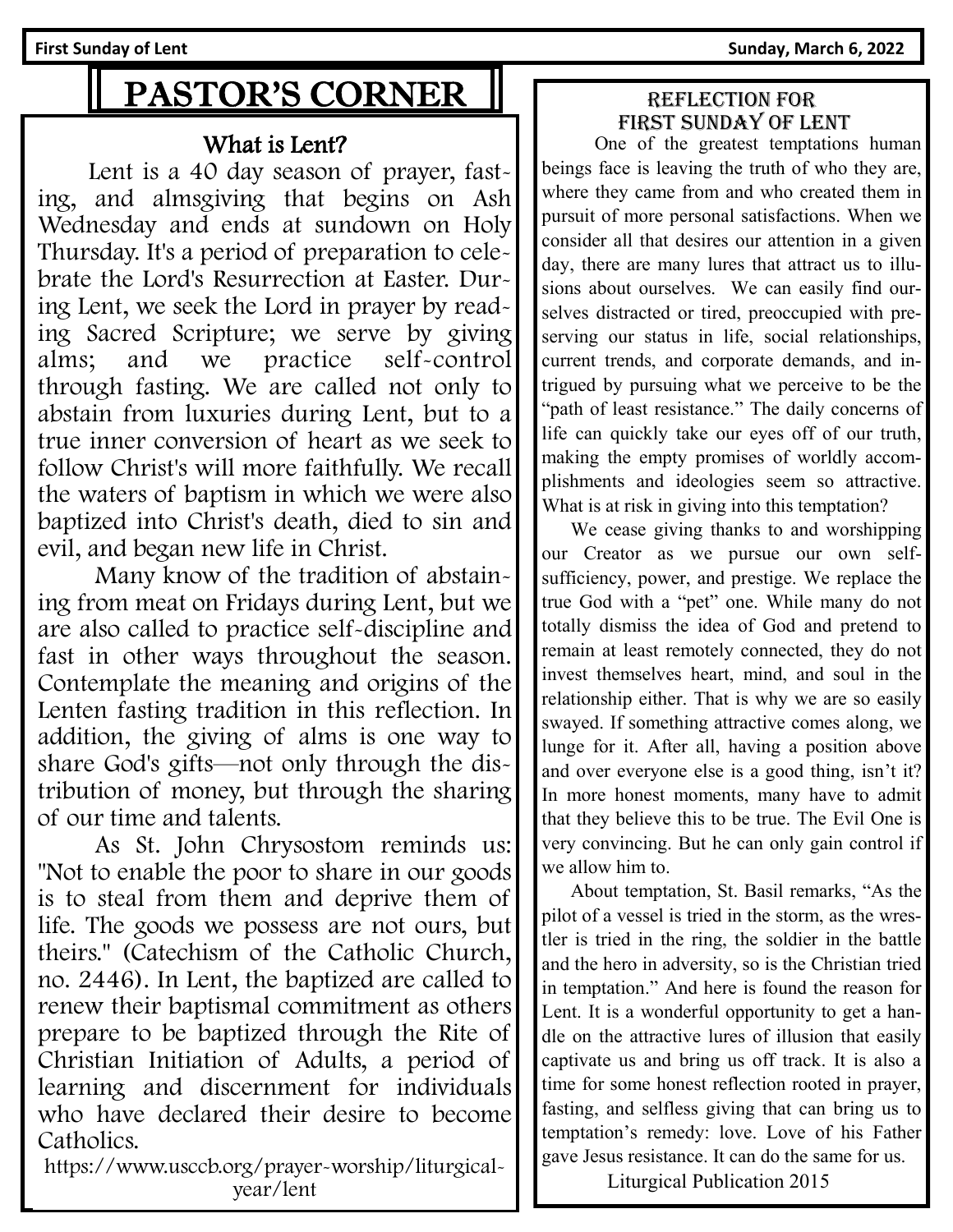#### First Sunday of Lent **Sunday, March 6, 2022**

#### HAPPY BIRTHDAY/ANNIVERSARY

We would like to wish a wonderful happy birthday

to Doris L. Dunkins, Natoshka Faxio-Douglas, Deacon Richard Walker, Colethia Quarles, Toddlethia West, and Melanie Neal .

# MAY THE JOY OF THE LORD

## BE YOU STRENGTH!!!

## Church Support

Please consider making a donation to support our parish during this trying times. You may Drop off or mail your gifts to the parish. You may give online through our website: http:www.stlukechurchssj.org/ And clicking on the donate button.

You may also **TEXT**: 202-335-3116

#### **Readings for the week of March 6, 2022**

**Sunday:** Deuteronomy 26:4-10/Psalms 91:1-2, 10 -11, 12-13, 14-15 [cf. 15b]/Romans 10:8-13/Luke 4:1-13

**Monday:** Leviticus 19:1-2, 11-18/Psalms 19:8, 9, 10, 15/Matthew 25:31-46

**Tuesday:** Isaiah 55:10-11/Psalms 34:4-5, 6-7, 16- 17, 18-19/Matthew 6:7-15

**Wednesday:** Jonah 3:1-10/Psalms 51:3-4, 12-13, 18- 19/Luke 11:29-32

**Thursday:** Esther C:12, 14-16, 23-25/Psalms 138:1- 2ab, 2cde-3, 7c-8/Matthew 7:7-12

**Friday:** Ezra 18:21-28/Psalms 130:1-2, 3-4, 5- 7a, 7bc-8/Matthew 5:20-26

**Saturday:** Deuteronomy 26:16-19/Psalms 119:1-2, 4-5, 7-8/Matthew 5:43-48

**Next Sunday:** Genesis 15:5-12, 17-18/Psalms 27:1, 7- 8, 8-9, 13-14/Philippians 3:17—4:1 or 3:20—4:1/Luke 9:28b-36

#### **WEEKLY MASS**

**Monday 3/7 S.S. Perpetua & Felicity**

**Thursday 3/10 Eternal repose of the soul of Susie & Frank** 

**Tuesday 3/8 St. John of God**

**Wednesday 3/9 St. Francis of Rome**

**McDougald+++ by Fami-ly**

**Friday 3/11 Lenten Weekday**

**Saturday 3/12 Lenten Weekday** 

## Pray for the Sick & Shut-In of Our Parish

Barbara Barnes Blanche Bourm Barbara Batts Tanisha Bennett Tammy Berry William P. Brown Ruth Bundy Beatrice Carroll Melinda Conrad-Brown Edith Cornish Aniceto Charles Patricia Chase Valene Chemoo Joyce Cristwell Alvera Dance

Iyana Davage Joyce Diggs Lamont Diggs, Sr. Crawley Easely Marita C. Edelin Joshua M. Faison Kimbolyn Flowers Anthony Flowers Tina Garvin Florence Hall Steve Halle Chris Hawkins Charlene Haywood Brenda Henson James Holley Rudolph Holley

James Hughes Melvin Jamison Mary Ann Johnson David & Keisha Jones Dawn Lattimer Lawrence Lee Maria A. Logan Bernadette Mahoney Doreene Mahoney Barbara Mallory Doris McCannon Alice L. Montague Veronica Murray David Neal Florence Patterson Marlene Patterson

Silvia Perry Doreene Redd Corley Redd Leroy Sandifer Betty Smith Kayla Tatum Rolland Taylor Gloria Thompson-Price James F. Thompson, Jr. Matthew Thompson Barbara B. Tyler Wayne A. Wallace Marquita Ward Shiela Washington Steven Washington

Cecelia Williams Wellington Waters Dolores Woodard, Jr. Harold Woodard, Sr.

St Luke military families.

All the Homeless men and women in our community.

Please pray for all those who are sick but have no one to pray for them